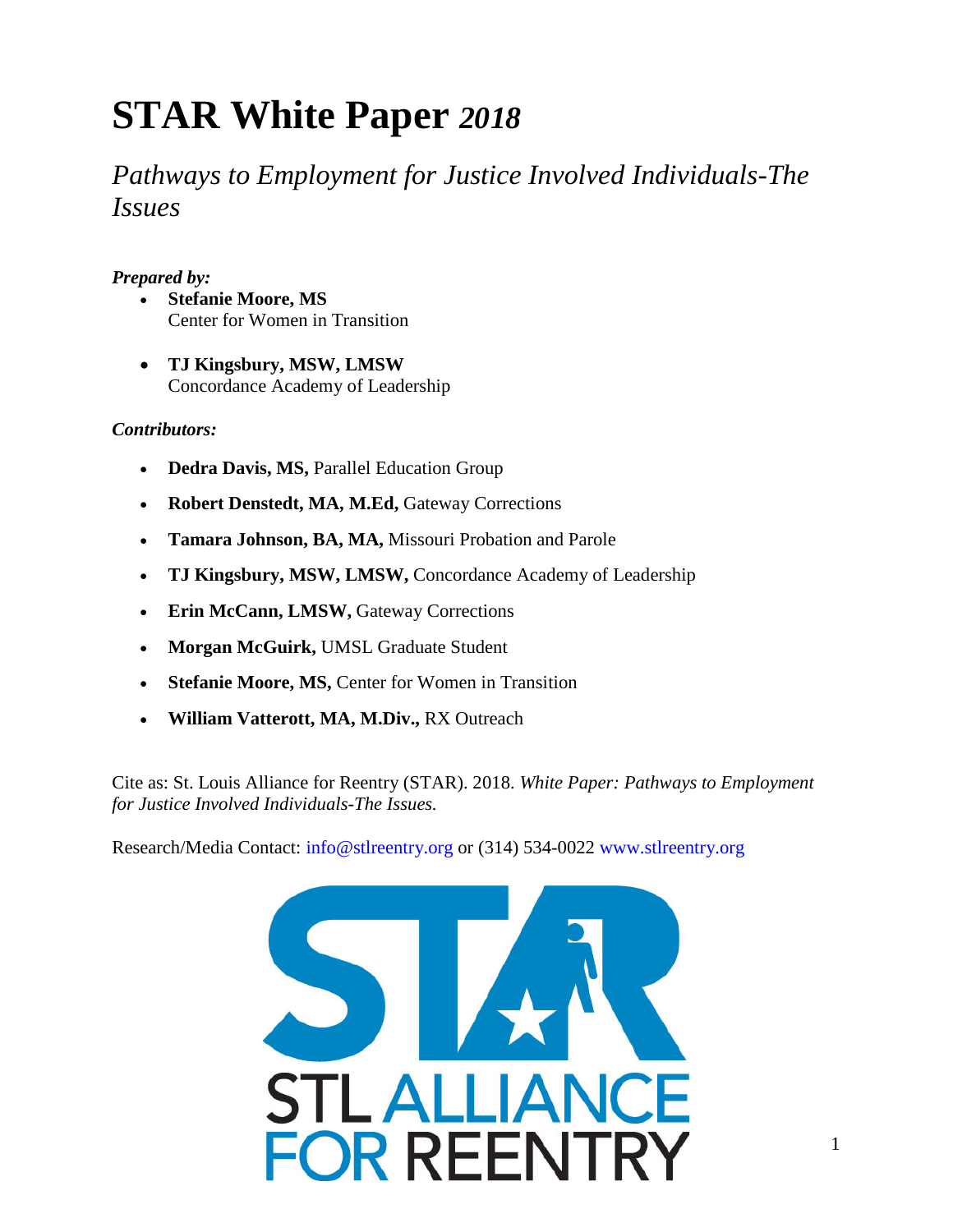

Previously incarcerated individuals are facing many obstacles after being released, with employment being one of the major obstacles. Although legislations in some areas have "banned the box" or made it illegal for employers to ask if a potential employee has a criminal record, individuals with criminal backgrounds face many other obstacles including sufficient education, employment history, proper experience and skills. The work place is ever evolving and the worker's skills and approach to obtaining a job needs to evolve with it.

#### **Soft Skills**

In the past, many companies placed great emphasis on the technical or "hard" skills. In many cases, technical expertise was an overriding factor in job advancement, particularly during the Industrial Revolution. Hard skills have been universally defined as the technical expertise and knowledge needed for a job. These skills will differ from job to job, depending on the work. These skills can also be learned through education, training programs, and on-the–job training. Many recent studies indicate that while the so called "hard skills" are imperative for a majority of workplaces, the "soft skill" abilities of applicants are equally valued.  $\frac{1}{1}$  $\frac{1}{1}$  $\frac{1}{1}$  Soft skills are interpersonal or people skills that can be used in everyday interactions, such as listening skills, communication skills and empathy.

Companies are continuing to rate their employees' interpersonal skills as more important than their analytical abilities. [2](#page-1-1) In a survey of businesses executed for this paper, employers in the metropolitan Saint Louis area identified and defined the most sought after soft skills necessary for success in the workplace today. These skills include dependability, a positive attitude, an understanding of teamwork, the ability to adapt to changing situations, and a personally developed code of work ethic.

Since soft skills are critical for productive performance in today's workplace, current and future business leaders are emphasizing the development of soft skills.<sup>[3](#page-1-2)</sup> Today's contemporary workplaces generally require some level of understanding of both hard and soft skills from potential and existing employees; modern scholars see a strong connection between these levels and productivity as a rubric of performance. This expectation has become particularly critical during periods of downsizing and restructuring- those who lack soft skills may be the first to find

<span id="page-1-0"></span> <sup>1</sup> Tulgan, B. (2015). *Bridging the Soft Skills Gap: How to Teach the Missing Basics to Today's Young Talent*, Jossey Bass, Inc.

<span id="page-1-1"></span><sup>2</sup> Klaus, P. (2008). *"The Hard Truth About Soft Skills-Workplace Lessons Smart People Wish They'd Learned Sooner",* Collins, Inc.

<span id="page-1-2"></span><sup>3</sup> Nealy, C. (2005). Integrating soft skills through active learning in the management classroom. *Journal of College Teaching & Learning*. 2(4), 1-6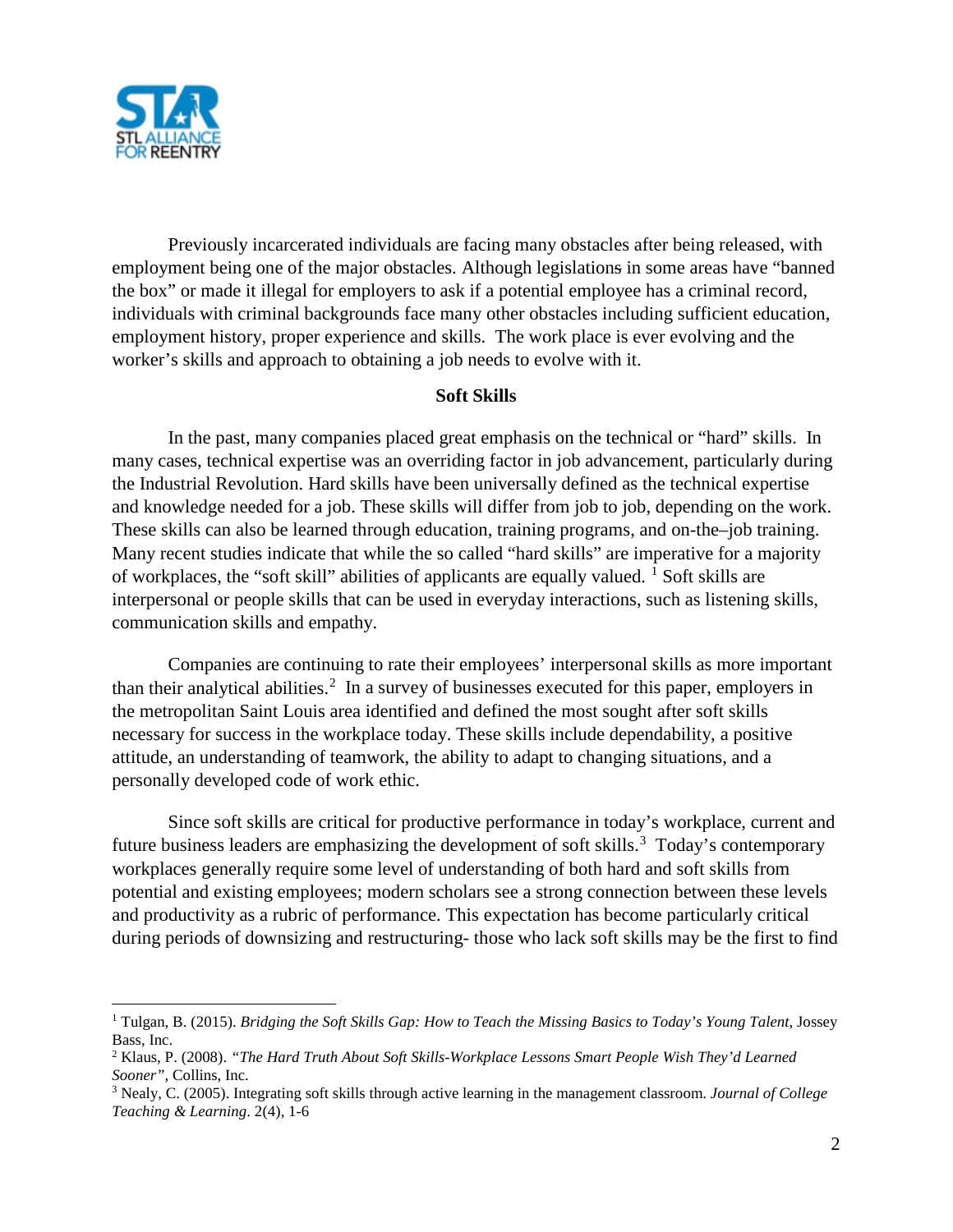themselves laid off. While technical skills are a part of many educational curricula, soft skills need further emphasis during job training and development.

For previously incarcerated individuals, increased training which highlights the value and execution of soft skills in an interview has become extremely important. In fact, it may be the singular most important element necessary for a successful interview and hire. Corporate recruiters believe candidates with soft skills have increased value and the ability to make a difference in the workplace. When education and experience may be lacking, these soft skills help to differentiate the applicant and put him or her on a more even playing field with candidates who have never been incarcerated.

#### **Ban the Box: Help or Hinder?**

In the United States, there has been a core issue that many believe has contributed to Americans being treated unfairly when they are under consideration for employment. Various studies and research show applications that inquire about an individual's criminal history to be an unfair practice conducted by private and public employers. The 'unfair practice' of inquiring about an individual's criminal history, "raises concerns under Title VII of the Civil Rights Act of 1964, the landmark federal legislation that prohibits employment discrimination on the basis of,…race and color."[4](#page-2-0) When employers, both private and public, inquire about criminal history, in some instances they are violating Title VII's discrimination clauses.<sup>[5](#page-2-1)</sup> It is believed that by using the information of an applicant's criminal history, the applicant will not receive the same chance at obtaining employment that an applicant who does not have a criminal history would receive. Is Ban the Box helping or discouraging an applicant from applying to jobs?

The Ban the Box initiative was first introduced in 2004 by the "All of Us or None" grassroots civil rights movement.<sup>[6](#page-2-2)</sup> This human rights organization focuses on fighting for the rights of individuals who are currently or formerly incarcerated. In the past, there were two main purposes for the initiative:

- 1. To force 'employers to evaluate the skills of the applicant before having the opportunity to make a stereotypical judgment about ex-offenders,'
- 2. To minimize 'the deterrent effect that questions about criminal history on an application can have on applicants with criminal records.'[7](#page-2-3)

The legislation and policy of Ban the Box varies from city to city, but the underlying purposes are generally the same: to assist the applicant in having a fair shot with obtaining employment. Ban-the-Box policies were created to level the playing field and reduce biases faced by people with criminal records in the labor market. Ban-the-Box policies restrict an employer from asking questions about criminal history on job applications and force them to

<span id="page-2-0"></span> <sup>4</sup> Chinnadurai, J. Banning the Box in Missouri: A Statewide Step in the Right Direction. Missouri Law Review, Volume 82, Issue 3.

<span id="page-2-1"></span><sup>5</sup> See note 4

<span id="page-2-2"></span><sup>6</sup> See note 4

<span id="page-2-3"></span><sup>7</sup> See note 4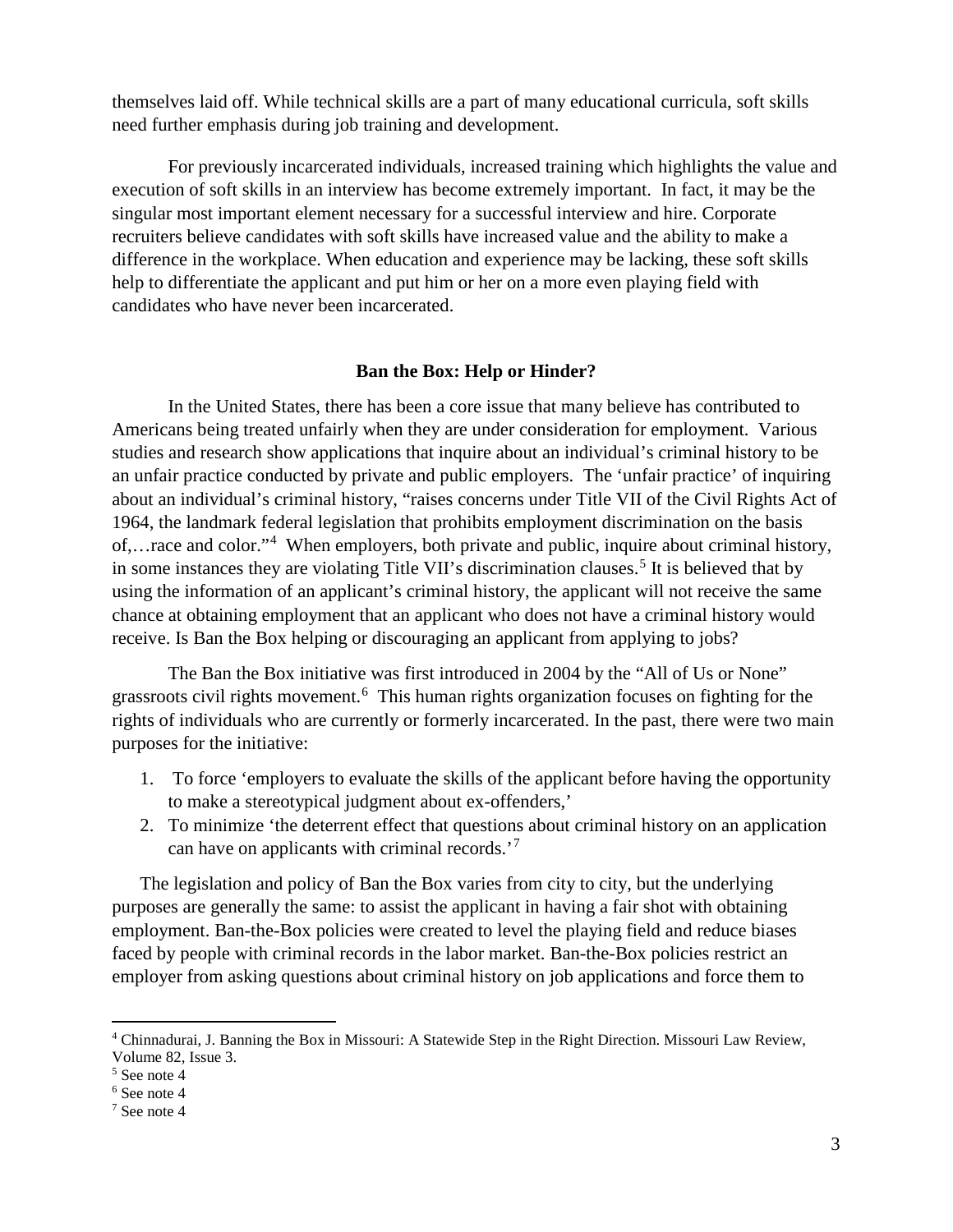delay background checks until later in the hiring process. Some Ban the Box laws allow the employer to ask about criminal history any time after the first interview, while others do not allow it until after a conditional job offer is made.<sup>[8](#page-3-0)</sup> Various other Ban-the-Box laws apply to both public and private employers, while in other areas they only apply to public employers, such as city or state level jobs.<sup>[9](#page-3-1)</sup>

### **Other Discriminating Factors**

There are critics who believe those employers that chose to 'ban the box' may not have considered the unintended consequences.<sup>[10](#page-3-2)</sup> Since the implementation of Ban the Box across the country, some recent studies show that employers are deciding to use other discriminating factors to determine how they will assess an applicant's application.<sup>[11](#page-3-3)</sup> In recent studies, employers were found to be at risk for inadvertently discriminating against racially protected candidates, such as African Americans.<sup>[12](#page-3-4)</sup> A study conducted in June 2015 by researchers at the University of Michigan and Princeton University found that Ban the Box policies may be "effectively removing the disadvantage of having a criminal record… but may be causing unintended consequences".<sup>[13](#page-3-5)</sup> In the study, almost 15,000 fake online job applications were submitted before and after Ban the Box legislation went into effect.<sup>14</sup> The study then looked at whether employer callbacks for interviews varied due to the applicant's race and prior criminal history status, particularly based on whether the availability of the latter information changed the racial gap in callback rates.[15](#page-3-7) The results showed that overall, White applicants received about 23% more callbacks compared to similar Black applicants; the study also showed that applicants without a felony conviction were 62% more likely to be called back than those with a conviction.[16](#page-3-8) In a similar study conducted in July 2016 by the University of Virginia and the University of Oregon, researchers considered the factor of education amongst Black and Hispanic men between the ages of 25-34 who were labeled 'low-skilled' because they did not have a college degree.<sup>[17](#page-3-9)</sup> Another study conducted by Daniel Shoag of Harvard Kennedy School found that employers raised requirements for education and experience after implementation of Ban the Box measures. Applicants without criminal histories that are viewed as 'low-skilled' and have no higher levels of education are primary targets for employment discrimination practices as well. $18$ 

<span id="page-3-0"></span> <sup>8</sup> Avery, B. and Hernandez, P., (2018). *Ban the Box U.S. Cities, Counties, and States Adopt Fair-Chance Policies to Advance Employment Opportunities for People with Past Convictions*. National Employment Law Project <http://www.nelp.org/content/uploads/Ban-the-Box-Fair-Chance-State-and-Local-Guide.pdf>

<span id="page-3-1"></span><sup>9</sup> Stacy, C., and Cohen, M., *Ban the Box and Racial Discrimination: A Review of the Evidence and Policy Recommendations. Feb 2017* 

[https://www.urban.org/sites/default/files/publication/88366/ban\\_the\\_box\\_and\\_racial\\_discrimination.pdf](https://www.urban.org/sites/default/files/publication/88366/ban_the_box_and_racial_discrimination.pdf)

<span id="page-3-2"></span> $10$  See note 9

<span id="page-3-3"></span><sup>11</sup> Anders, Scott, *Challenges with Ban the Box.* Missouri Policy Journal. Number 5 (Summer/Fall 2017)  $12$  See note 11

<span id="page-3-5"></span><span id="page-3-4"></span><sup>&</sup>lt;sup>13</sup> See note 6, 7, 11

<span id="page-3-6"></span><sup>&</sup>lt;sup>14</sup> See note 6, 7, 11

<span id="page-3-7"></span><sup>&</sup>lt;sup>15</sup> See note 6, 7, 11

<span id="page-3-8"></span><sup>16</sup> See note 6, 7, 11

<span id="page-3-9"></span> $17$  See note 4

<span id="page-3-10"></span><sup>&</sup>lt;sup>18</sup> See note 6, 7, 11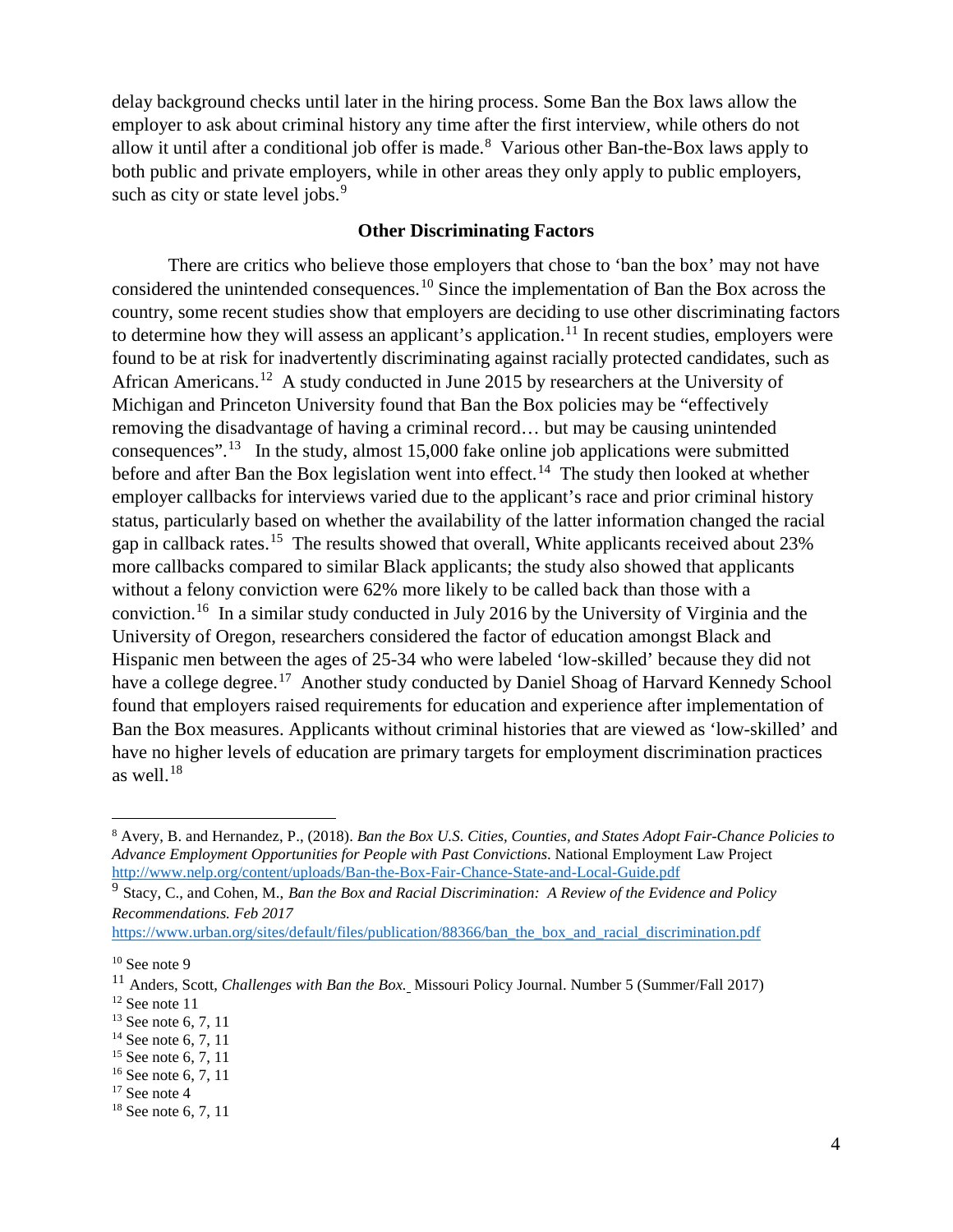#### **Success or Failure?**

Since its introduction in 2004, there are now 25 states and over 150 communities practicing the laws or policies of Ban the Box.<sup>19</sup> In November 2015, President Barack Obama signed an executive order to Ban the Box for executive branch jobs in the federal government. There may never be a way to not discriminate against those who have criminal histories, that are considered low-skilled, or who have limited education, but Ban the Box is a way to encourage those who are effectively seeking employment that there have been measures put in place to help.<sup>[20](#page-4-1)</sup> In terms of analyzing Ban the Box's effectiveness, it is important to remember the legislation's purposes: to help people with criminal records gain employment and to achieve racial equality in the workplace.<sup>[21](#page-4-2)</sup>

#### **Additional Barriers and Incentives for Employers**

While getting a job can be challenging for anyone, it is even more so for those with the stigma of having a felony conviction- regardless of what the conviction may be. Many employers are hesitant to even consider interviewing someone with a prior conviction. Additionally, the lack of educational achievements faced by many inmates significantly limits the type of jobs they may be eligible for upon release, as well as the connection between low paying jobs and lower education levels. "In 1997, roughly 38 percent of State and Federal inmates did not have a high school or general equivalency diploma, a rate more than twice that found in the general population."[22](#page-4-3) Combine that with poor employment history, if any history at all, and a lack of 'soft skills' such as interview etiquette, resume writing and similar skills that are often not taught to those who are or have formally been incarcerated, and the barriers to employment appear nearly impossible to overcome.<sup>[23](#page-4-4)</sup>

Many times, there are specific barriers to employment faced by those returning to the community after incarceration that are not directly related to soft skills or lack of training and education. One of these barriers is simply convincing employers it is worthwhile for them to hire someone convicted of a crime. There are some incentive programs that are seeking to aid in encouraging employers to hire a formerly incarcerated individual. One such program is the Work Opportunity Tax Credit, a Federal tax credit program available to employers who hire formerly incarcerated individuals as well as other specific target groups who face significant  $barrier$  to employment.<sup>[24](#page-4-5)</sup> The WOTC helps targeted workers move from economic dependency into self-sufficiency as they earn a steady income and become contributing taxpayers, while participating employers can reduce their income tax liability.<sup>[25](#page-4-6)</sup> For an employer to apply to receive the WOTC for hiring an ex-offender, the new employee must have been convicted of a felony and have been hired not more than one year after conviction or release from prison. However, this requires a lot of work on the employer's part, and often times the tax credit is not

<sup>&</sup>lt;sup>19</sup> See note 7

<span id="page-4-1"></span><span id="page-4-0"></span> $20$  See note 4, 7

<span id="page-4-2"></span> $21$  See note 4

<span id="page-4-3"></span><sup>&</sup>lt;sup>22</sup> Bureau of Labor Statistics. The De-Licensing of Occupations in the United States. Washington, D.C.: May 2015, https://www.bls.gov/opub/mlr/2015/article/the-de-licensing-of-occupations- in-the-united-states-1.htm.  $23$  See note 17

<span id="page-4-5"></span><span id="page-4-4"></span><sup>24</sup> United States Department of Labor. Work opportunity tax credit. <https://www.doleta.gov/business/incentives/opptax/>

<span id="page-4-6"></span> $25$  See note 19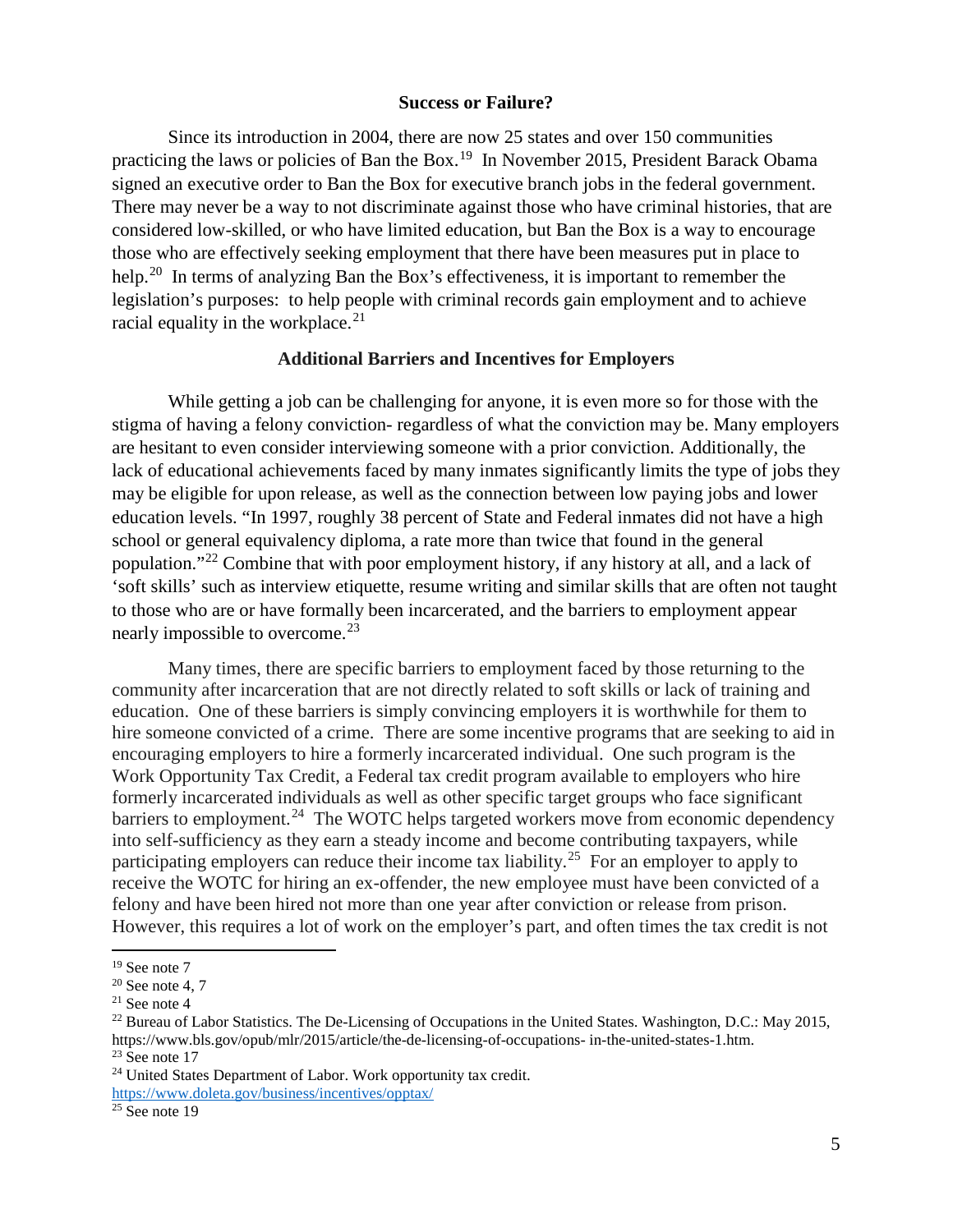viewed as "worth it" when weighed against perceived risks of hiring someone who has been convicted of a crime.<sup>26</sup> In order to earn the WOTC, an employer must ensure the employee works at least 120 hours in the first year of employment, about 3 hours a week, and the employer can earn a credit equal to 25% of the employee's wage. If the employee works at least 400 hours in their first year, or about 8 hours per week, the credit earned is equal to 40% of the employees' wages. For employers who pay \$10.00 per hour, the credit earned for hiring an ex-offender who works 120 hours across a year is only \$300; for 400 hours, it is slightly more appealing at \$1,600.<sup>[27](#page-5-1)</sup> Last year in Missouri, 6,132 applications were received under the designation of exfelon.[28](#page-5-2)

Licensing is another form of occupational regulation that may present barriers for formerly incarcerated men and women.<sup>[29](#page-5-3)</sup> For example, someone who previously was working as a nurse or CNA before a criminal conviction may not be eligible to continue in that career field after their release, regardless if the offense was related to their job. According to the National Conference of State Legislatures, occupational licensing has increased dramatically over the years, leading to a larger share of American workers who need a license to perform their work.<sup>[30](#page-5-4)</sup> The number of Americans who hold an occupational license has grown five-fold over the last several decades, from five percent of the employed population in the 1950s to almost 25% of all employed workers today.<sup>[31](#page-5-5)</sup> Prompted by concerns for public safety, career development, consumer protection and other policy goals, the growth in state licensing over time has created a patchwork of different requirements across states which can limit worker mobility. Occupational licensure can also reduce wages for unlicensed workers relative to their licensed counterparts, reduce geographic mobility, and disproportionately burden low-income people and those with a criminal history.

According to the Council of State Governments Justice Center, there are 582 legal barriers to employment in Missouri, including 56 occupational licenses and 46 licenses laws.<sup>[32](#page-5-6)</sup> This means anyone convicted of a crime is unable to work in certain fields, or unable to obtain appropriate licensing or certifications within a field of work, even if the person's criminal charges are potentially unrelated to their field or licensing. [33](#page-5-7) There are specific professional licenses that someone with certain felony convictions are prohibited from obtaining or that add additional barriers to employment due to the convictions.<sup>[34](#page-5-8)</sup> For example in Missouri, if someone is convicted of a "dangerous felony", murder in the first degree, certain sexual offenses, certain offenses involving children, child pornography, or mortgage fraud, they are ineligible to obtain licenses as a real estate salesperson or real estate broker.<sup>[35](#page-5-9)</sup>,<sup>[36](#page-5-10)</sup> Should someone wish to become a licensed social worker in Missouri after their release from prison, they must not have a felony conviction in the 10 years immediately prior to their application for their license.<sup>[37](#page-5-11)</sup> For most professions that require a professional license, the boards have discretion whether to issue a

<span id="page-5-0"></span> $26$  See note 19

<span id="page-5-1"></span><sup>27</sup> See note 19

<span id="page-5-2"></span><sup>28</sup> See note 19

<span id="page-5-3"></span><sup>&</sup>lt;sup>29</sup> National Conference of State Legislatures. The State of Occupational Licensing: Research, State Policies and Trends. [http://www.ncsl.org/Portals/1/HTML\\_LargeReports/occupationallicensing\\_final.htm](http://www.ncsl.org/Portals/1/HTML_LargeReports/occupationallicensing_final.htm)

<span id="page-5-4"></span><sup>30</sup> See note 24

<span id="page-5-5"></span> $31$  See note 24

<span id="page-5-6"></span><sup>32</sup> <https://niccc.csgjusticecenter.org/search/?jurisdiction=28>

<span id="page-5-7"></span><sup>33</sup> See note 24

<span id="page-5-8"></span><sup>34</sup> See note 24

<span id="page-5-9"></span><sup>35</sup> See note 24, 27

<span id="page-5-10"></span><sup>36</sup> Missouri Division of Professional Registration[. https://pr.mo.gov/Default.asp](https://pr.mo.gov/Default.asp)

<span id="page-5-11"></span><sup>37</sup> See note 31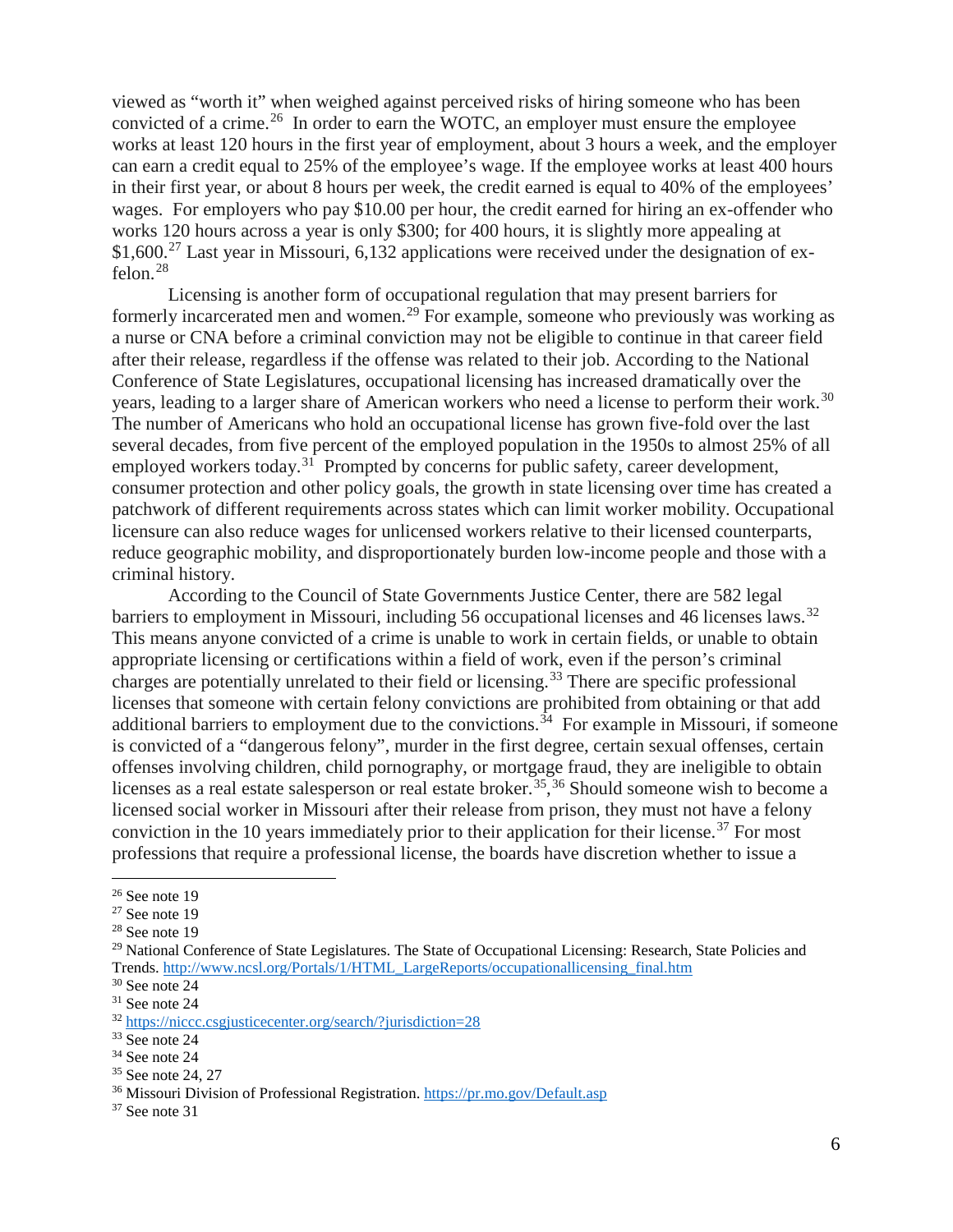license or not when statues define limitations for applicants with a criminal background. Generally, the criminal history must be "related to the qualifications, functions, or duties of the profession or for any offense having an essential element of which is fraud, dishonesty, or an act of violence" and some of the statues allow denial for "any offense involving moral turpitude."[38](#page-6-0)

#### **Employment and Sex Offenders**

Employment is an important part of the reentry process as it is associated with increasing one's social support and decreasing recidivism. Individuals convicted of sexual offenses are often found to have stable employment histories and overall lower likelihoods of recidivism for all types of offending, although unemployment is associated with increased sexual recidivism.<sup>[39](#page-6-1)</sup>  $40$  Additionally, individuals with sexual offenses are often not granted the same employment opportunities as others with convictions because of the stigma surrounding their offense. These individuals often have additional community supervision conditions, electronic monitoring requirements, and mandated treatment, all with the potential to interfere with employment.<sup>[41](#page-6-3)</sup> For example, individuals with sexual offenses often experience a decrease in employment opportunities and pay, earning half their annual income following a sex offense conviction.<sup>[42](#page-6-4)</sup>

Moreover, the passing of sex offender registries, initiated by the Jacob Wetterling Act in 1994, require individuals with sexual offenses to register in each state for public safety by providing current information on themselves. Subsequently, Megan's Law in 1996 made this information public and today, individual and residency information is common almost everywhere.<sup>[43](#page-6-5)</sup> Online public registries for sex offenses have made it particularly challenging for employment. [44](#page-6-6) [45](#page-6-7)

Individuals convicted of sex offenses encounter other related burdens to finding and maintaining employment. Studies indicate residency restrictions limit employment opportunities and create financial difficulties. Levenson and Hern (2007) found that 37% of the individuals in their study with sexual offenses lived far away from potential employment opportunities due to residency restrictions.<sup>[46](#page-6-8)</sup> Tewksbury and Zgoba found that individuals with sexual offenses reported high levels of stress due to job search with 42% of these individuals reporting

<span id="page-6-0"></span> <sup>38</sup> See note 31

<span id="page-6-1"></span><sup>39</sup> Hanson, R. K., & Morton-Bourgon, K. E. (2005). The characteristics of persistent sexual offenders: a metaanalysis of recidivism studies. *Journal of Consulting and Clinical Psychology*, *73*(6), 1154.

<span id="page-6-2"></span> $40$  Willis, G. M., & Grace, R. C. (2009). Assessment of community reintegration planning for sex

offenders: Poor planning predicts recidivism. *Criminal Justice and Behavior*, *36*(5), 494- 512.

<span id="page-6-3"></span><sup>&</sup>lt;sup>41</sup> Daly, K. (2008). Setting the record straight and a call for radical change: A reply to Annie Cossins on 'restorative justice and child sex offences'. *British Journal of Criminology*, *48*(4), 557-566.

<span id="page-6-4"></span> $42$  Bensel, T., & Sample, L. L. (2016). The influence of sex offender registration and notification laws on fostering collective identity among offenders. *Journal of Crime and Justice*, 1- 15

<span id="page-6-5"></span><sup>43</sup> Tewksbury, R. (2005). Collateral consequences of sex offender registration. *Journal of Contemporary Criminal Justice*, 21(1), 67-81

<span id="page-6-6"></span><sup>44</sup> See note 38

<span id="page-6-7"></span><sup>45</sup> Tewksbury, R., & Lees, M. (2006). Perceptions of sex offender registration: Collateral consequences and community experiences. *Sociological Spectrum*, *26*(3), 309-334.

<span id="page-6-8"></span><sup>46</sup> Levenson, J.S., & Hern, A.L. (2007). Sex offender residence restrictions: Unintended consequences and community reentry. *Justice Policy and Research*, 9(1), 59-73.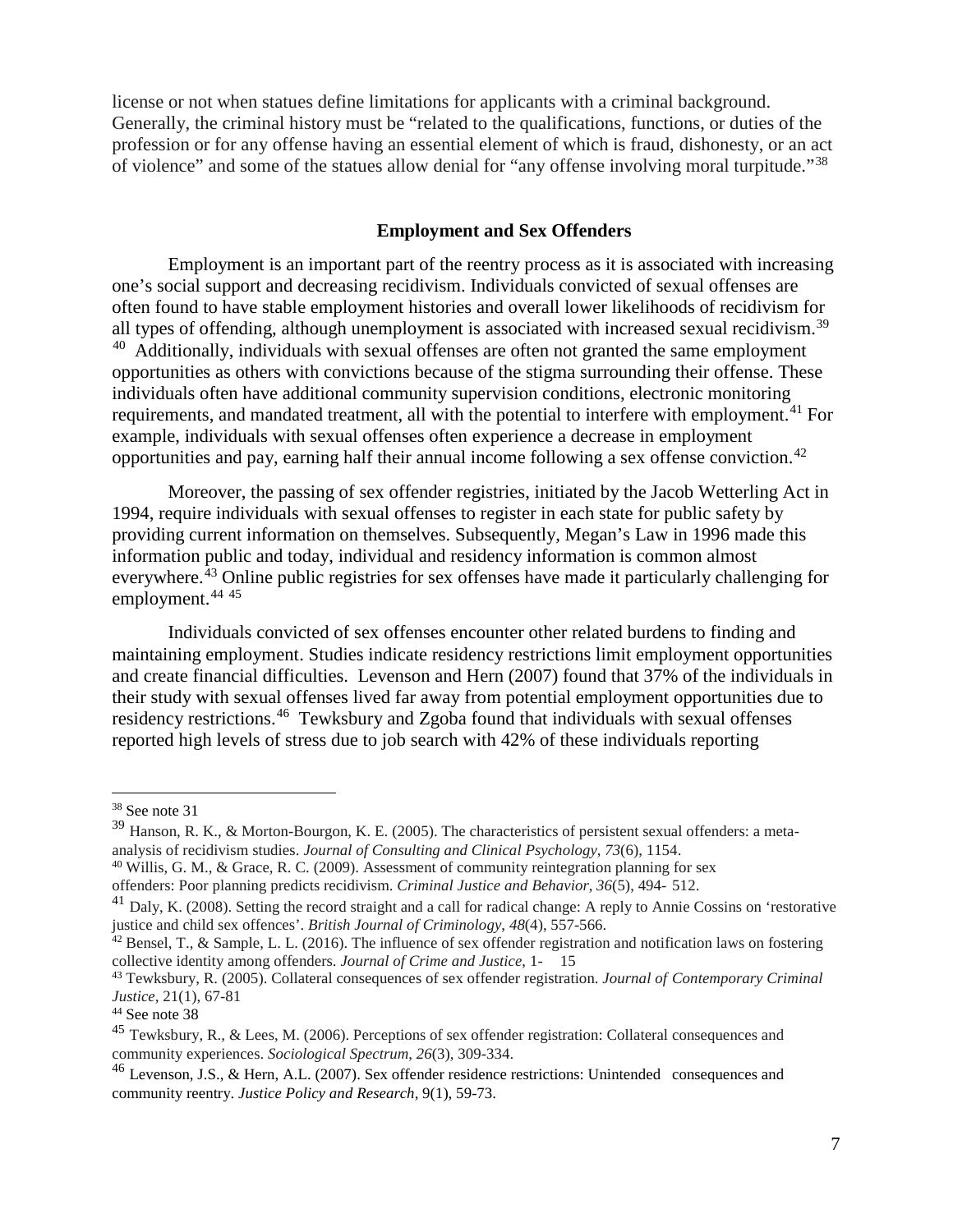employment difficulties.<sup>[47](#page-7-0)</sup> Therefore, many individuals with sexual offenses are more likely to be employed in factory or manual labor industries.<sup>[48](#page-7-1)</sup>

In addition, employers also hinder job opportunities for those with sexual offenses. Employers can prohibit individuals from jobs where they interact with potential victims in positions for retail and security, at hotels, or in medicine.<sup>[49](#page-7-2)</sup> Brown, Spencer, and Deakin found that of the employers they surveyed, half stated that they would not hire an individual with a sexual offense.[50](#page-7-3) Their reasoning included the potential risk to their staff and customers, and fear of negative views by the public. $51$ 

## **Employment Training/Reentry in Missouri DOC**

When offenders enter the Missouri Department of Corrections, their education levels are assessed. Offenders without a high school diploma are required to work towards attaining their high school equivalence (HSE). The Department of Corrections views basic adult education as an integral part of the reentry process and studies show positive impacts in reducing recidivism. Missouri statute requires offenders without a high school diploma or equivalent to participate in adult education classes while incarcerated. The department also provides literacy classes and instructional services for educationally disadvantaged or disabled offenders under the age of 21. In addition to working with offenders to obtain their HSE, Missouri Department of Corrections also offers a 10-week Employability Skills/Life Skills (ES/LS) class. ES/LS is a workforce readiness class for offenders who have a release date within three years of the start of class, covering topics such as effective communication, diversity, personal development and goal setting.

There are also several vocational training programs offered throughout the Missouri Department of Corrections, such as automotive repair, business technology, electrical wiring, residential carpentry, plumbing, small engines, welding, diesel mechanics and industrial technology, culinary arts, cosmetology, and the certified nursing assistant program. Missouri Vocational Enterprises (MVE) is a program of the Division of Offender Rehabilitative Services within the Missouri Department of Corrections, established by State Statute (RSMo 217.550), to create meaningful job training for incarcerated offenders. [52](#page-7-5) MVE utilizes offender labor, along with supervisors and administrative staff, to provide quality products and services to state agencies and other not-for-profit entities.<sup>[53](#page-7-6)</sup> The objective of Missouri Vocational Enterprises is to develop personal responsibility in offenders through the development of diverse training programs that enhance their employability and opportunity for success while incarcerated and

<span id="page-7-0"></span> <sup>47</sup> Tewksbury, R., & Zgoba, K. M. (2010). Perceptions and coping with punishment: How registered sex offenders respond to stress, internet restrictions, and the collateral consequences of registration. *International Journal of Offender Therapy and Comparative Criminology*, *54*(4), 537-551

<span id="page-7-1"></span> $^{48}$  Brown, K., Spencer, J., & Deakin, J. (2007). The reintegration of sex offenders: Barriers and opportunities for employment. *The Howard Journal of Criminal Justice*, *46*(1), 32-42.

<span id="page-7-2"></span><sup>49</sup> Center for Sex Offender Management (CSOM) (2007)[. http://csom.org/](http://csom.org/)

<span id="page-7-3"></span><sup>50</sup> See note 42

<span id="page-7-4"></span><sup>51</sup> See note 42

<span id="page-7-5"></span><sup>52</sup> Missouri Vocational Enterprises<https://doc.mo.gov/mve/html/about.html>

<span id="page-7-6"></span><sup>53</sup> See note 47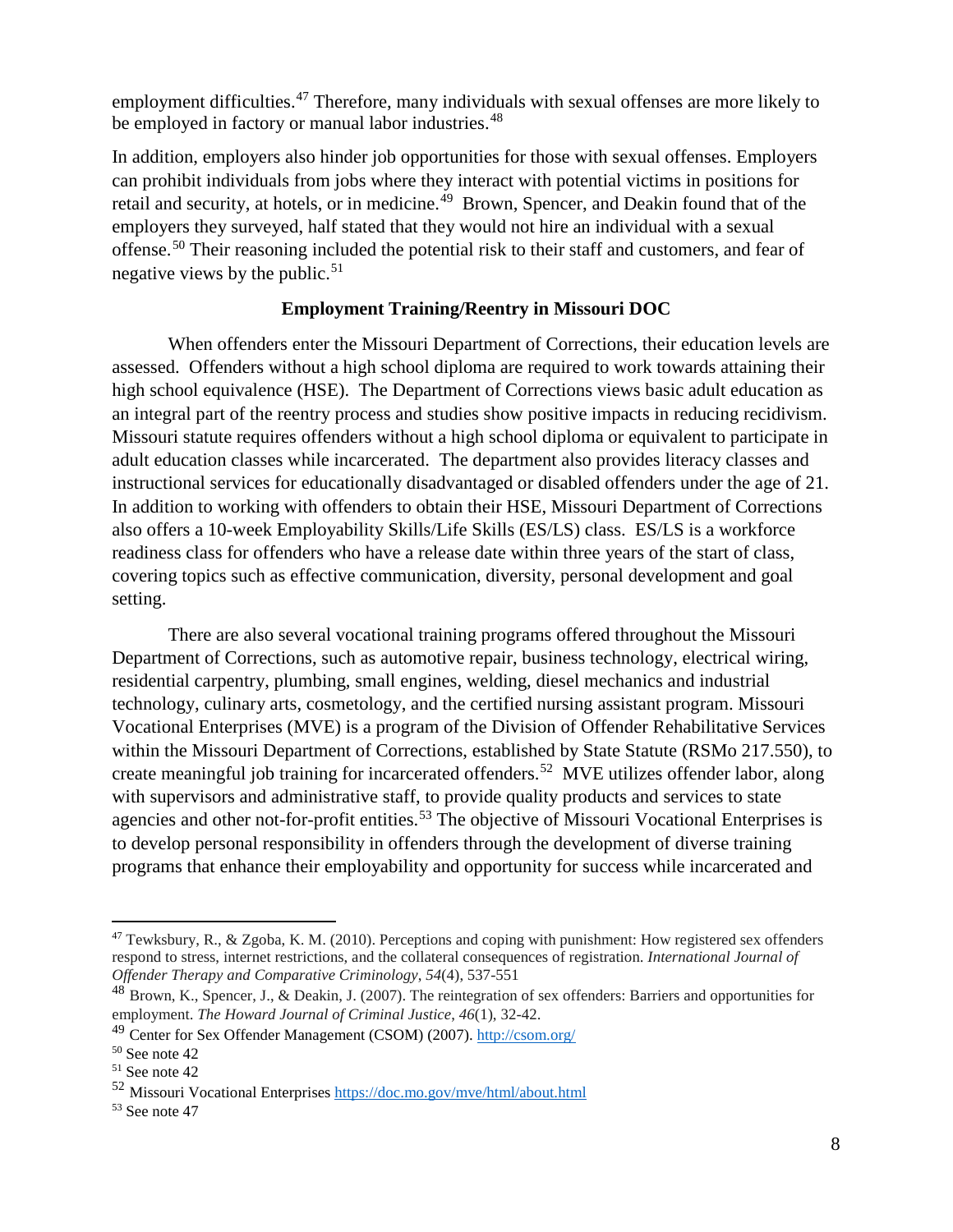upon release.<sup>[54](#page-8-0)</sup> MVE is responsible for 22 different industries and services located in 12 correctional institutions throughout the state.<sup>[55](#page-8-1)</sup> Some of the industries include metal work, textiles, school products, and building furniture. Through the partnership between DOC and the US Department of Labor Apprenticeship Program, there are about 50 positions within Missouri Vocational Enterprises (MVE) that qualify for the US Department of Labor's Apprenticeship Program; MVE currently has 366 offenders pursuing an apprenticeship.<sup>56</sup> At the end of 2016, there were 32,461 offenders incarcerated in Missouri.

While there are programs offered to men and women while they are incarcerated, these are often limited to certain correctional institutions. For example, in 2015, the Division of Reentry Services (DORS) was able to purchase a commercial truck driving simulator, similar to those currently being used in the trucking industry to train new drivers and began offering a Commercial Vehicle Operator training class at Northeast Correctional Center (NECC) in Bowling Green, MO.<sup>[57](#page-8-3)</sup> Then, in 2016, the Missouri Highway Patrol proctored the first CDL written exam for incarcerated students also at NECC.<sup>[58](#page-8-4)</sup> Once released, those offenders have 12 months to complete the driving portion of their exam.<sup>[59](#page-8-5)</sup> Another pilot program that began in 2015, made possible through a partnership with DOC and the Department of Economic Development- Division of Workforce Development, State Technical College of Missouri, the Cole County Certified Work Ready Community Committee and the Central Region Workforce Investment Board, allowed for offenders at Algoa Correctional Center (ACC) to test for the National Career Readiness Certificate prior to their release with a nearly 93% passing rate overall.<sup>[60](#page-8-6)</sup> In 2016, the program was expanded to the Women's Eastern Reception, Diagnostic and Correctional Center (WERDCC) in Vandalia, and the Boonville Correctional Center. Those who test while incarcerated are also entered in the Missouri Job Center database to assist connection to employers after release.<sup>[61](#page-8-7)</sup>

Other programs offered include Puppies for Parole, which works through the Department of Corrections partnership between animal shelters and animal advocate groups statewide.<sup>[62](#page-8-8)</sup> Offenders have the opportunity to become trainers to rescue dogs, teaching them basic obedience skills and properly socializing the animals, making them more adoptable.<sup>[63](#page-8-9)</sup> The CHAMP Assistance Dogs and Missouri Department of Corrections are partnered on two programs at the Women's Eastern Reception, Diagnostic and Correctional Center (WERDCC).<sup>[64](#page-8-10)</sup> The offendertrainers learn positive interaction skills, gain job-related skills, and gain social skills

<span id="page-8-0"></span> <sup>54</sup> See note 47

<span id="page-8-1"></span><sup>55</sup> See note 47

<span id="page-8-2"></span><sup>56</sup> See note 47

<span id="page-8-3"></span><sup>57</sup> Missouri Department of Rehabilitative Service[s https://doc.mo.gov/DORS/](https://doc.mo.gov/DORS/)

<span id="page-8-4"></span><sup>58</sup> See note 52

<span id="page-8-5"></span><sup>59</sup> See note 52

<span id="page-8-6"></span> $60$  See note 52

<span id="page-8-7"></span><sup>61</sup> See note 52

<span id="page-8-8"></span><sup>62</sup> Puppies for Parol[e https://doc.mo.gov/DAI/P4P.php](https://doc.mo.gov/DAI/P4P.php)

<span id="page-8-9"></span> $63$  See note 57

<span id="page-8-10"></span><sup>64</sup> CHAMPS Dogs<http://www.champdogs.org/assistance-dog-program/prison>

Zehr, M. A. (1998, February 18). *New office economy putting greater demands on schools. Education Week*, *17*(23), 7.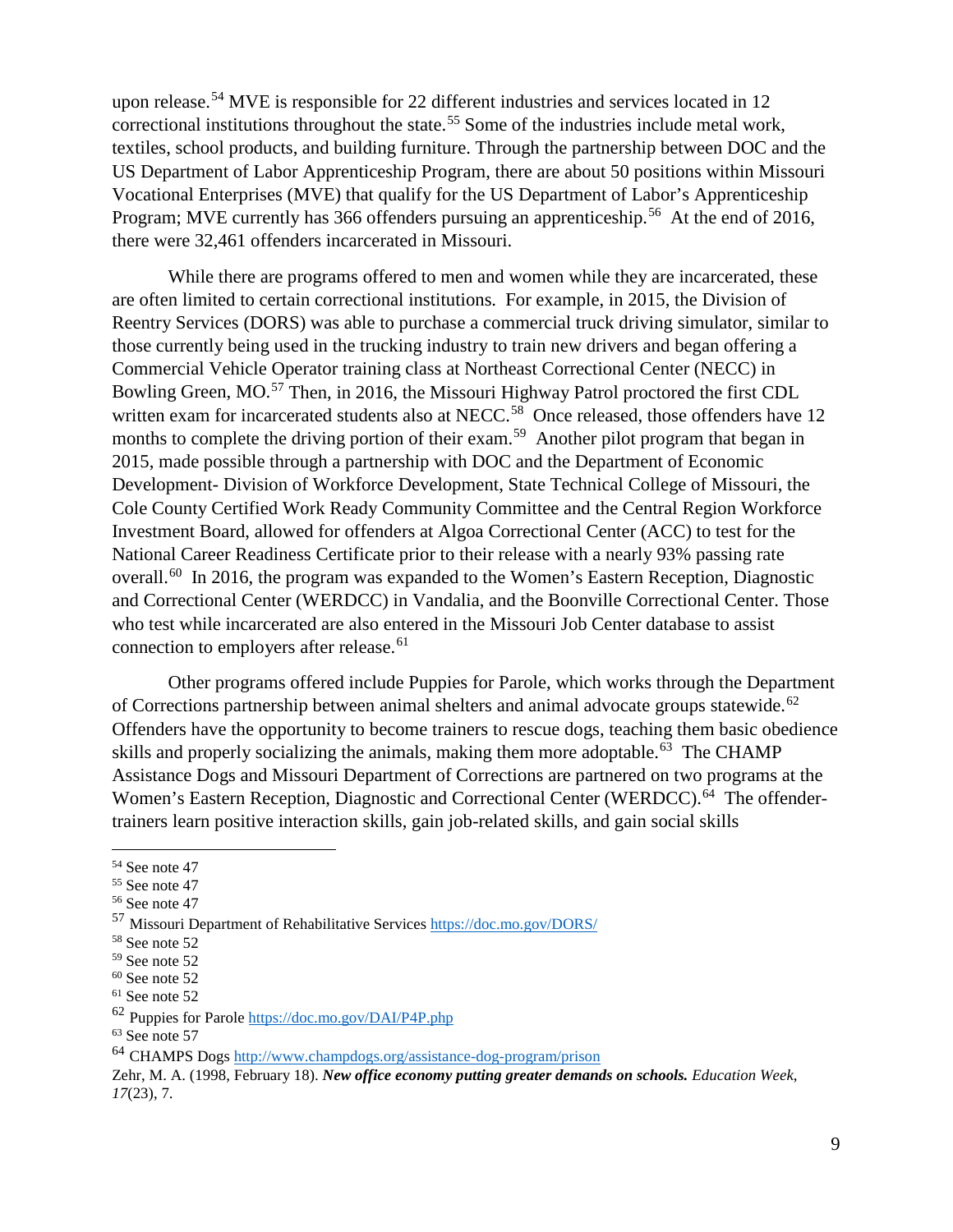experience.<sup>[65](#page-9-0)</sup> The female offenders help raise and train the dogs on basic skills through advanced service dog skills. The CHAMP to the Rescue Program is the rescue dog program which provides 10-12 weeks of training in basic skills and house manners in dogs that come from the local shelters. It is not uncommon for housing units in the institutions to adopt dogs after they complete their training while awaiting adoption in the community.<sup>[66](#page-9-1)</sup>

### **Employment Resources and the Reality for Formally Incarcerated Men and Women**

"Man, I just want a job. I don't even care what it is. I just wanna work." This is what so many men and women who are currently incarcerated or previously incarcerated often say. For them, a job means they are successful. Statistically speaking, this is accurate. Those who are employed full-time after they are released from prison are less likely to return to prison compared to those who are not employed. The most recent statistics available from Missouri Department of Corrections shows that the "recidivism rate is 43.9% for all releases and 36.9% for first time releases for offenders released in 2014 (as calculated on June 30, 2016)"[67](#page-9-2) In 2014, "46% of all persons under community supervision, were unemployed during a three-month reporting period."[68](#page-9-3) As of December 31, 2016, the Missouri Reentry Process (MRP) identified that 69% of offenders who have never had full time employment return to prison within two years, compared to 23% of offenders who have had full time employment returning within two years. 43% of offenders who leave prison without a high school diploma or equivalent return to prison within two years, compared to 31% of offenders who obtain a High School Equivalency while incarcerated returning within two years.<sup>[69](#page-9-4)</sup>

In a personal interview with a 24 year old incarcerated male, "No one wants to make minimum wage and struggle all the time when you can make fast, easy money in the streets; the streets don't care if you got your GED or not!" Although he is currently working on his high school equivalence, he does have future employment goals. "Get my real estate license, buy some properties, fix them up, and sell them for a profit- that's easy money too," he says. When asked if he has any experience doing any sort of home repair or with real estate, he shrugged. "Not for real, but I know people who do, so I figure they can show me or I can just pay them to do stuff," he shared.

Here in Missouri, there are resources available to those transitioning or soon to transition from prison. In St. Louis, there are multiple non-profit and faith-based organizations that provide both pre-release and post-release services. Although space in these programs are often limited due to lack of funding, available beds, and other resources, the need for true wrap around services continues. Tasks such as obtaining identifications, working towards a GED, searching

<span id="page-9-0"></span> <sup>65</sup> See note 59

<span id="page-9-1"></span><sup>66</sup> See note 59

<span id="page-9-2"></span><sup>67</sup> Missouri Department of Corrections. (2017). *Missouri Reentry Process Report to the Governor 2016*. Retrieved from https://doc.mo.gov/Documents/mrp/GovReport.pdf

<span id="page-9-3"></span><sup>68</sup> Institute for Advancing Justice Research and innovation. (2015). *Impact of Incarceration – Key Points National and Missouri Statistics*. Washington University St. Louis.

<span id="page-9-4"></span><sup>69</sup> Office of Reentry Services. (2017). *Missouri reentry process brochure*. Retrieved from Missouri Department of Corrections- Office of Reentry Services website: http://www.doc.mo.gov